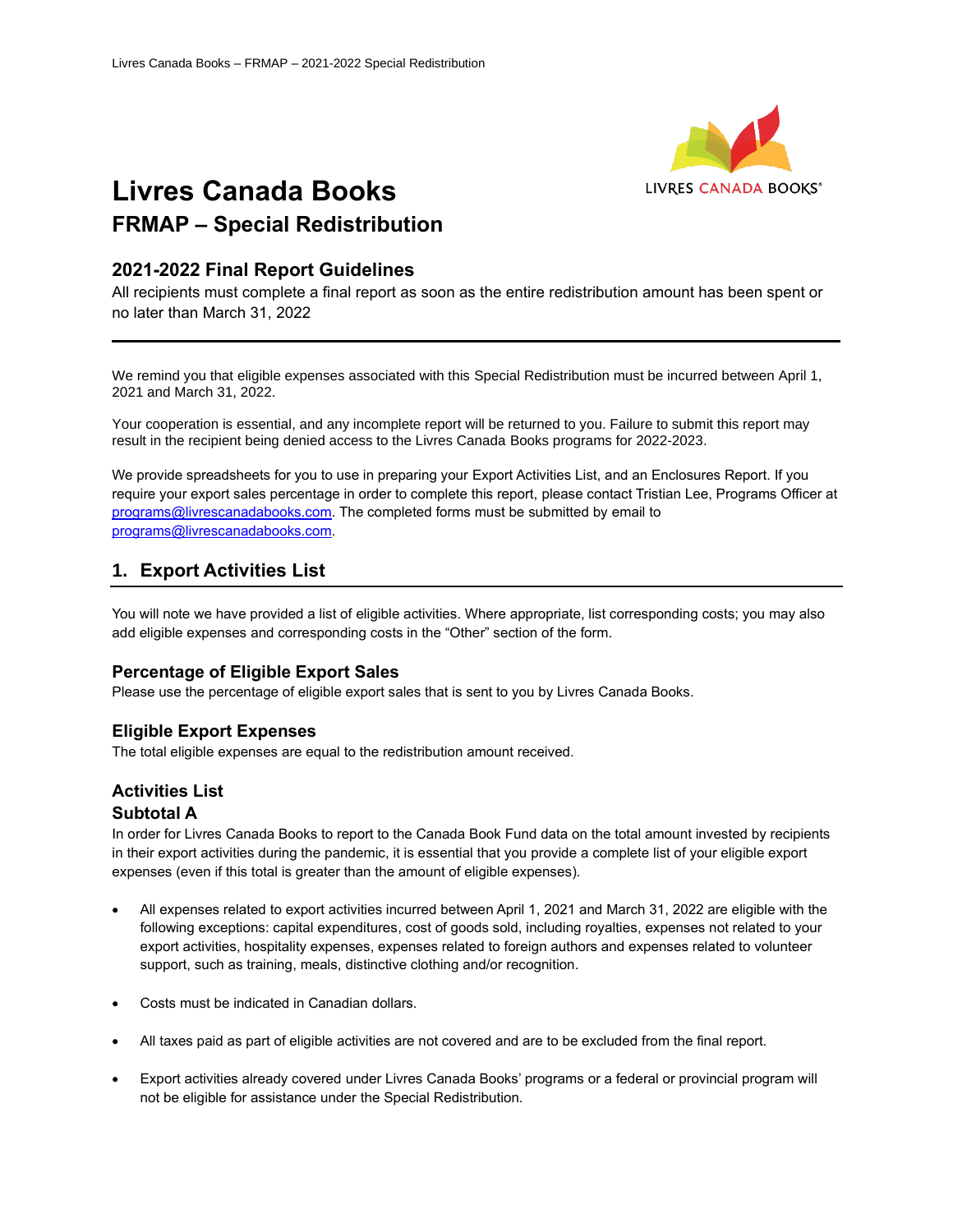### **Salary Component**

Salaries of individuals involved in international marketing under the redistribution (exclusively or not) may be claimed in addition to overhead expenses, subject to the following conditions:

- The Chief Executive Officer of the company must confirm in writing (on letterhead) the name, position and annual salary of the employee(s) involved in international marketing. If the Chief Executive Officer of the company is submitting his/her own salary, a copy of their T4 slip must be submitted.
- The amount claimed must not exceed \$2,000.

#### **Total Expenses**

The spreadsheet automatically calculates this amount. When a publisher's total expenses are less than the eligible expenses, the contribution is adjusted accordingly.

## **2. Enclosures Report**

- You must send to Livres Canada Books invoices/receipts for your export activities and export-related expenses confirming 25% of the eligible expenses.
- The dates of all supporting documents should be between April 1, 2021 and March 31, 2022.
- Number, date and describe each supporting document listed in the Enclosures Report.
- Each document (invoice/receipt) submitted must be accompanied by a description in the Enclosures Report. A final report accompanied by a general ledger listing instead of a duly completed Export Activities List and Enclosures Report will be returned to the publisher.
- If an expense was not paid in Canadian dollars, indicate currency and exchange rate.
- If only a portion of the expense billed is used in the final report, provide the breakdown of your calculations.

*Refer to the eligible export expenses and supporting documents table below to identify which specific supporting documents are required.*

## **3. Certification**

The final report Certification must be signed by the person authorised to submit and sign the report on behalf of the company.

## **4. Promotional Material**

Publishers must submit copies of any publications, brochures, catalogues, advertisements or other promotional material produced and/or used for their international marketing strategy.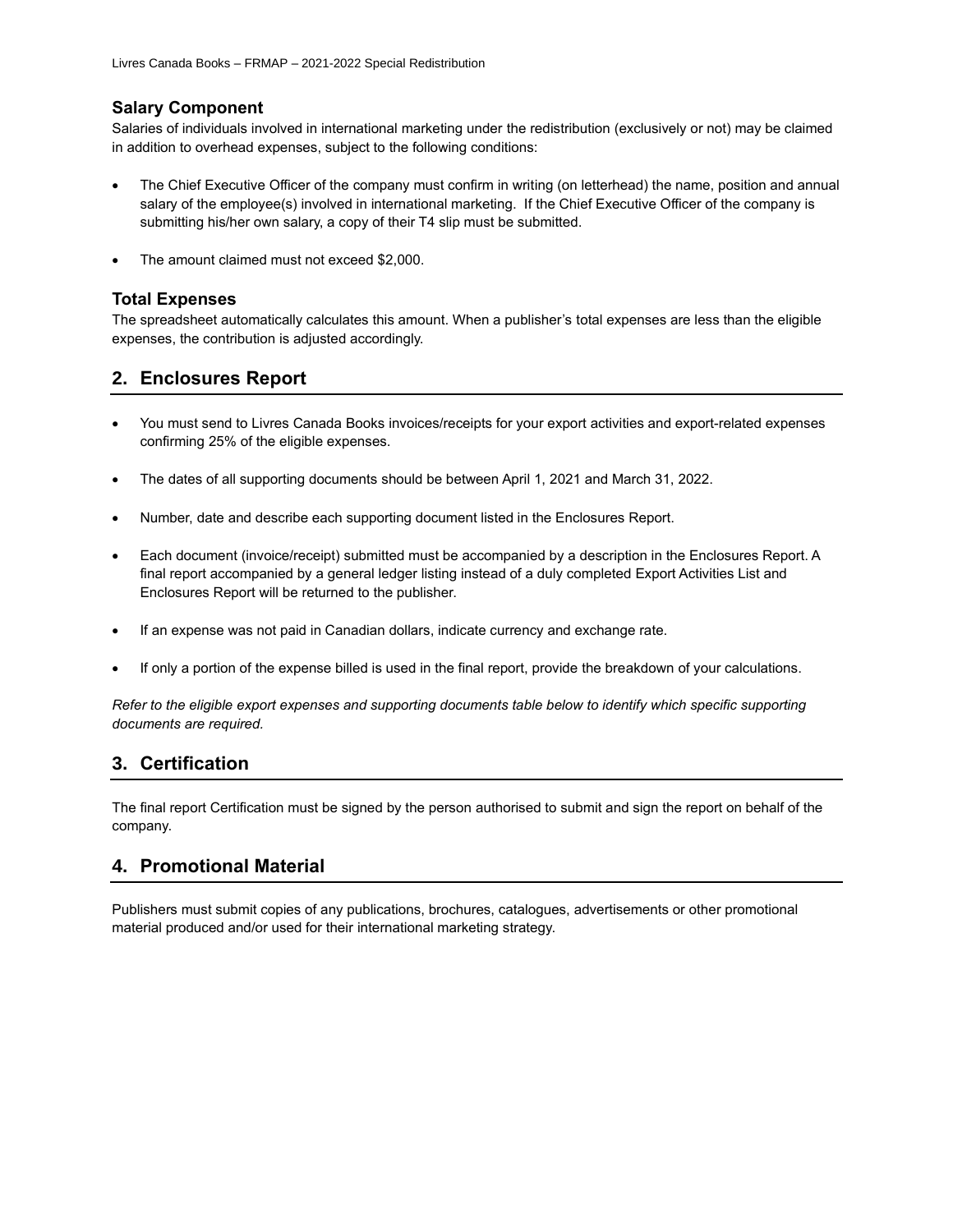## **Eligible Export Expenses and Supporting Documents Summary**

| Eligible Expenses                    | <b>Supporting Documents</b>            |
|--------------------------------------|----------------------------------------|
| • direct mail (foreign)              | • invoices confirming cost of mailing  |
| • shipment of books (direct selling) | • invoices confirming cost of shipping |
| • storage (foreign countries)        | • invoices confirming storage cost     |

#### **Mailing, shipping and storage of material**

#### **Distribution fees, commissions, etc.**

| Eligible Expenses                                                        | <b>Supporting Documents</b>                                                    |
|--------------------------------------------------------------------------|--------------------------------------------------------------------------------|
| • independent professional fees (consultant, publicist,<br>rights agent) | • invoice confirming professional fees                                         |
| • commission paid to foreign sales representatives                       | • invoices/reports submitted by sales representative or<br>foreign distributor |
| • distribution fees – promotion only (foreign countries)                 | • invoices/reports from foreign distributor                                    |

#### **Promotional activities**

| <b>Eligible Expenses</b>                                                                                                                                                 | <b>Supporting Documents</b>                                                                                                                                                          |
|--------------------------------------------------------------------------------------------------------------------------------------------------------------------------|--------------------------------------------------------------------------------------------------------------------------------------------------------------------------------------|
| • advertising (foreign newspapers, magazines, social<br>media)                                                                                                           | • invoices confirming production costs<br>• invoices confirming ad space and rate<br>• copy of the advertisement(s)                                                                  |
| • promotional material (flyer, catalogues, bookmarks,<br>posters, dummies, etc.)<br>Eligible portion = cost before taxes $\times$ percentage of<br>eligible export sales | • invoice confirming production costs (confirm quantity<br>used in foreign promotion)<br>• invoice confirming cost of mailing/shipping<br>• the original of all promotional material |
| • review copies or samples                                                                                                                                               | • confirm unit production cost of the books (confirm<br>quantity used in foreign promotion)<br>• invoice confirming cost of mailing/shipping                                         |
| $\bullet$ creation and maintenance of a website<br>Eligible portion = cost before taxes $\times$ percentage of<br>eligible export sales                                  | • invoices related to the website                                                                                                                                                    |
| • telemarketing (long distance calls to foreign<br>countries)                                                                                                            | • telephone bills (Canadian or foreign)                                                                                                                                              |
|                                                                                                                                                                          |                                                                                                                                                                                      |

### **Foreign subscription**

| Eligible Expenses                                    | Supporting Documents   |
|------------------------------------------------------|------------------------|
| • subscription to foreign magazine (book publishing) | • subscription invoice |